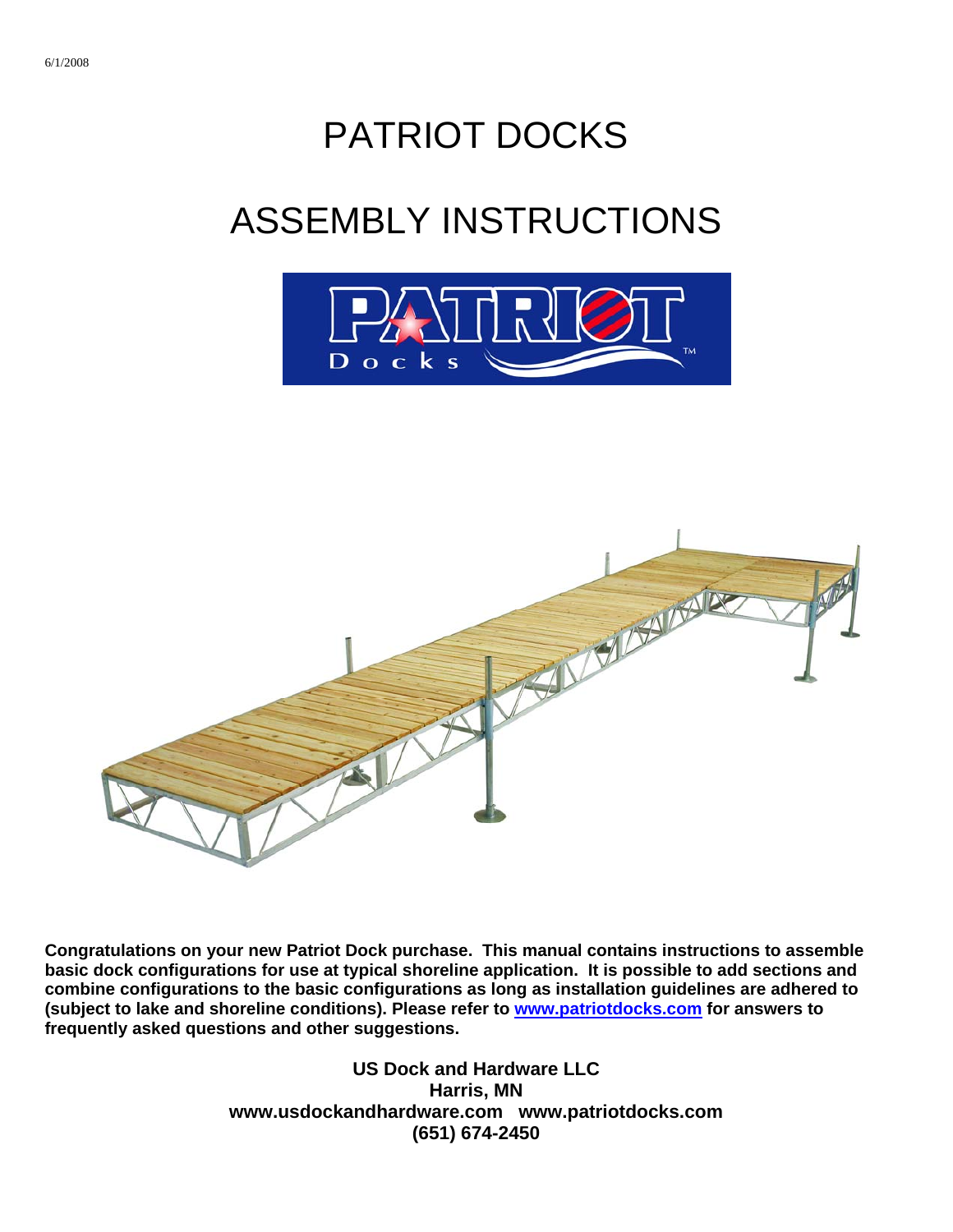

#### **General Guidelines:**

- 1. Maximum recommended unsupported span for Patriot Aluminum Dock Frames is 16 feet. Always support outside corners. Use additional posts to add stability as necessary.
- 2. Always use Patriot Dock Pipe Post Brackets (PN 10810), Post Foot Plates (PN 10811) and 1½ Schedule 40 galvanized pipe (PN 10812-10815) for support posts on Patriot Docks. Installing other parts may result in an unstable dock or unsafe installation.
- 3. Always install Vinyl Pipe Caps (PN 10823) on top of support pipes to avoid injury from sharp edges.
- 4. Never leave the end of the dock unsupported. Always support both corners of the Patio platform. Roll-in kits should be installed at the very end of the dock for best stability. Additional posts may be required if roll-in kits are installed at locations other than shown above.
- 5. Always assemble the dock frame so there is a 4-foot End Rail (PN 10803) at the ends of the dock. For patio or platform docks, two End Rails are required (may have to be purchased separately). For straight sectional docks only one End Rail is required. If lateral sections are to be added to the sectional dock (to form an L-shape), a separate End Rail is not required.
- 6. When adding lateral frame sections to create an L-shaped configuration (not shown in basic configurations), install the LAKE end (Connector Rail end) of the added frame towards the straight main dock. Add two Support Pipes to the end of every lateral section.
- 7. Install the Pipe Brace Kit PN 10828 in conjunction to the Roll-In Kit for lakes with soft bottoms or deep water applications. The brace kit will help prevent potential bending of the Support Pipes.
- 8. Always secure supports posts and level dock before installing deck panels. Remove decking panels whenever possible when pulling the frame out of the water to prevent bending the dock frame.
- 9. Maximum recommended distance between wheel kits for long dock applications is 32 feet.
- 10. Secure poly decking with cable ties as necessary to prevent shifting.

#### **Wear protective gloves. File any sharp edges on pipes and frame to avoid cuts or scrapes.**

If you have parts missing, contact your dealer before proceeding. For accessories, replacement parts, FAQ and warranty information, and detailed assembly directions with hints, please visit [www.patriotdocks.com](http://www.patriotdocks.com/).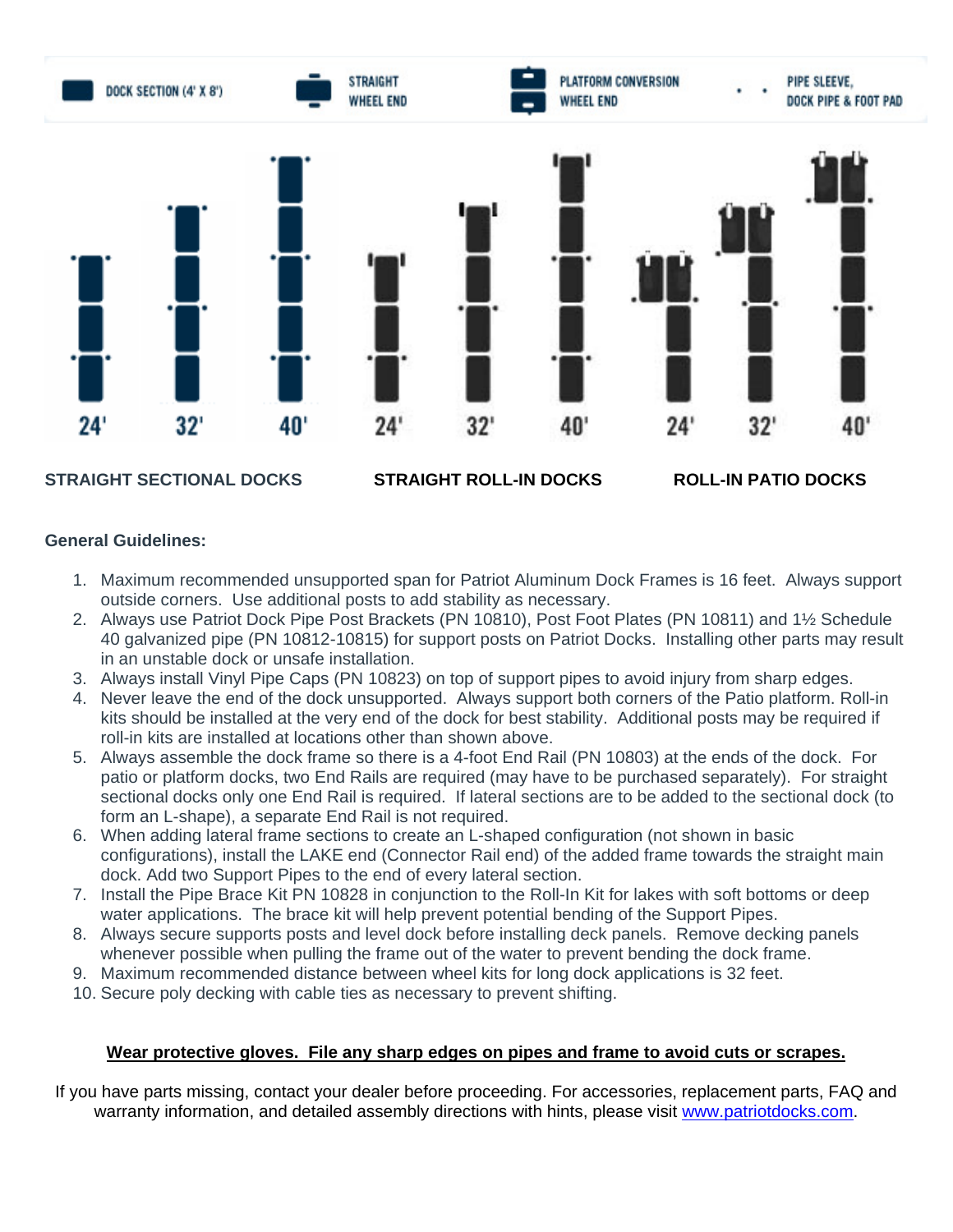## **TOOLS NEEDED**

9/16" and <sup>3</sup>/4" Wrenches & Ratchet w/Sockets Hammer Phillips Screwdriver or Drill May Be Required: Knife Drill with 3/8" Bit Flat File 1/2" (12mm) Socket Pliers

## **COMPONENT IDENTIFICATION**

1. The **4'x 8' Aluminum Truss Frame**, PN 10800 includes the following components:





 *(2) Side Frames (2) Middle Rails (1) Connector Rail (Same as End Rail PN 10803)* 









 *(2) Center Tubes 8 ft Diagonal Brace (12) 3/8-16 X 1.0 Bolts/Nuts (1I) Long and (1) Short (6) 3/8-16 X 1.62 Bolts/Nuts* 

2. The **Support Post Assembly**, PN 10816 - 10819 includes 1½ Schedule 40 Galvanized Support Pipe available in 4 ft, 6 ft, 8 ft and 10 ft lengths plus the following components:



 *(1) Pipe Post Bracket (1) Post Foot Plate (1) Vinyl Cap PN 10810 PN 10811 PN 10823*



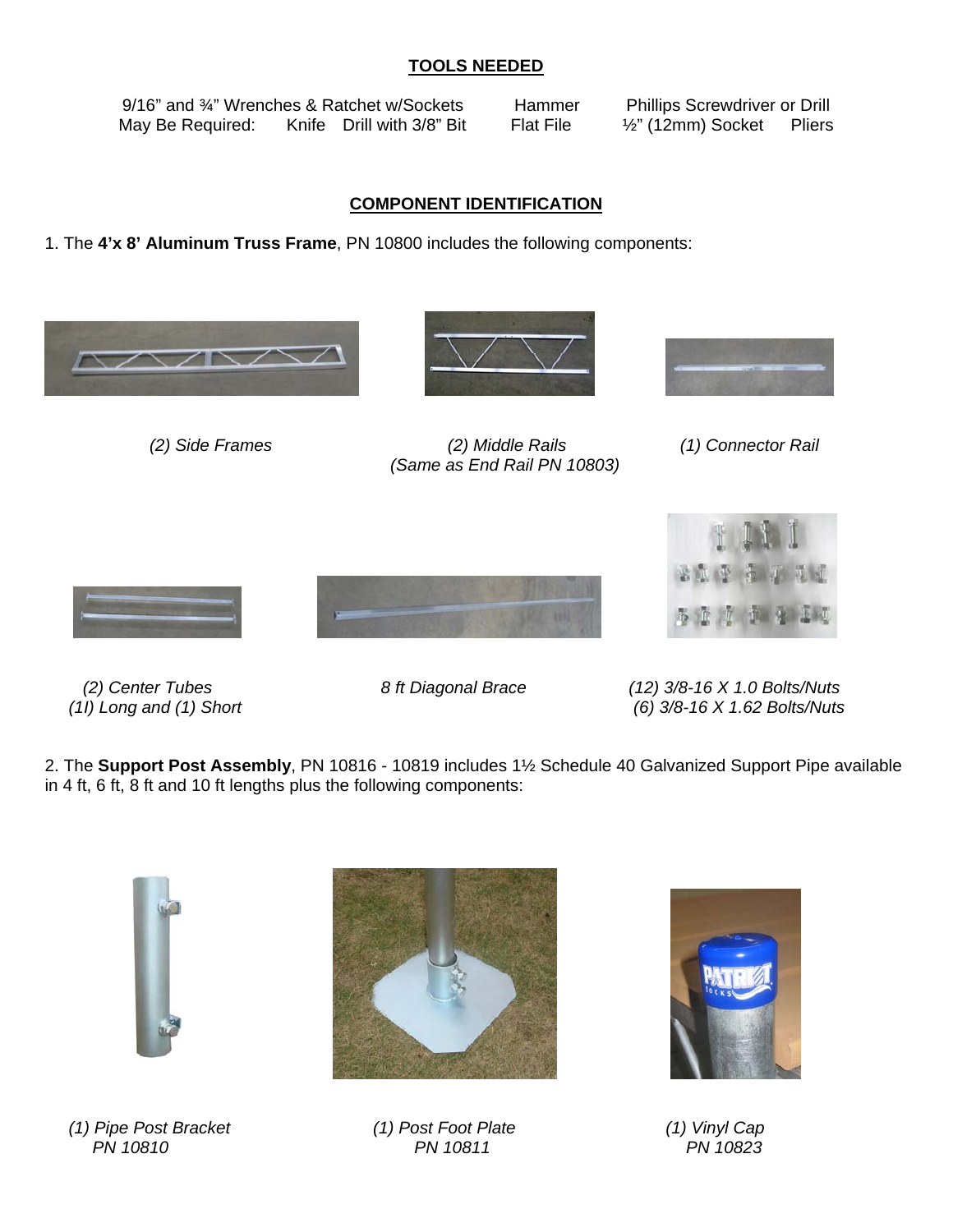3. Decking is available in **Cedar Drop-in Sections** (PN 10870) or in **Poly Dock-Top™ Sections** (PN10860). Four molded Dock Tops and at least 6 Deck Clips (PN 10869) are required to assemble each 4x4 Poly Dock-Top™ Section.



 *Cedar Deck Section Poly Dock-Top Section Deck Clips PN 10870 PN 10860 PN 10869* 

4. Various **Roll-in Kits** are available for Patriot Docks: **Shore End Roll-In Kit** (PN 10824) with 4-ft axle and 4-ft posts for shore end or shallow applications; **4' Wide Roll-In Kit** (PN 10825) with 4-ft axle and 6-ft posts for straight dock applications (note: posts may be ordered longer as necessary); and **8' Wide Roll-In Kits** (PN 10826) with 8-ft axle and 8-ft posts for patio/platform docks. The wheel adds one foot to support height.

Each Roll-in Kit includes 2 Pipe Post Brackets, 2 Support Pipes, Axle Pipe, Wheel Clamps, Washers and Wheels



 *(1) Axle Converter (pair) (1) Wheel Clamp (pair) (2) Plastic Wheel PN 10820 PN 10822 PN 10821*







**Optional Deep Water Pipe Brace Kit Contract Contract Property Reck Lockers Deck Lockers**  *PN 10828 PN 10867* 



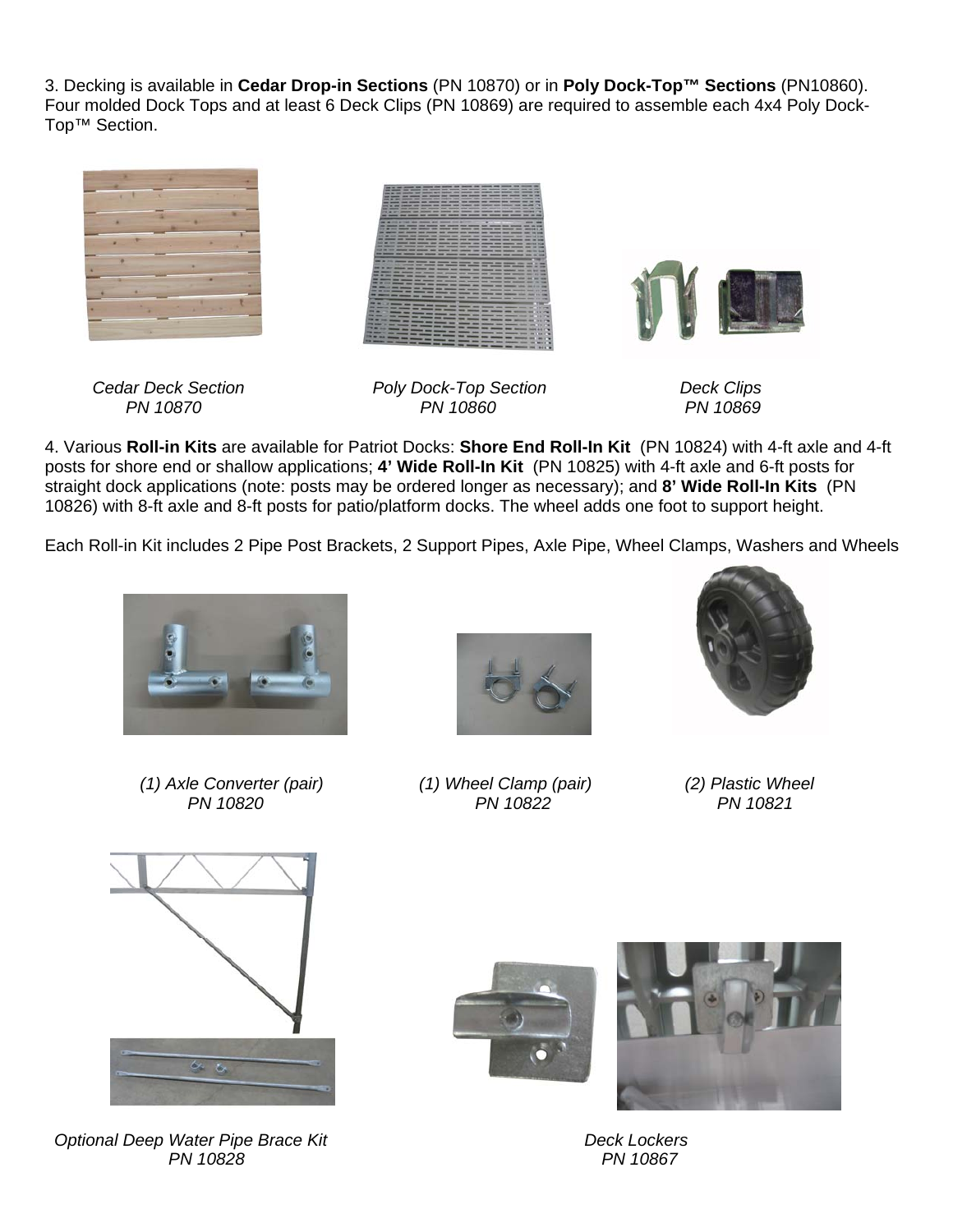## **PATRIOT DOCK ASSEMBLY INSTRUCTIONS:**





SHORE END



SHORE END



LAKE END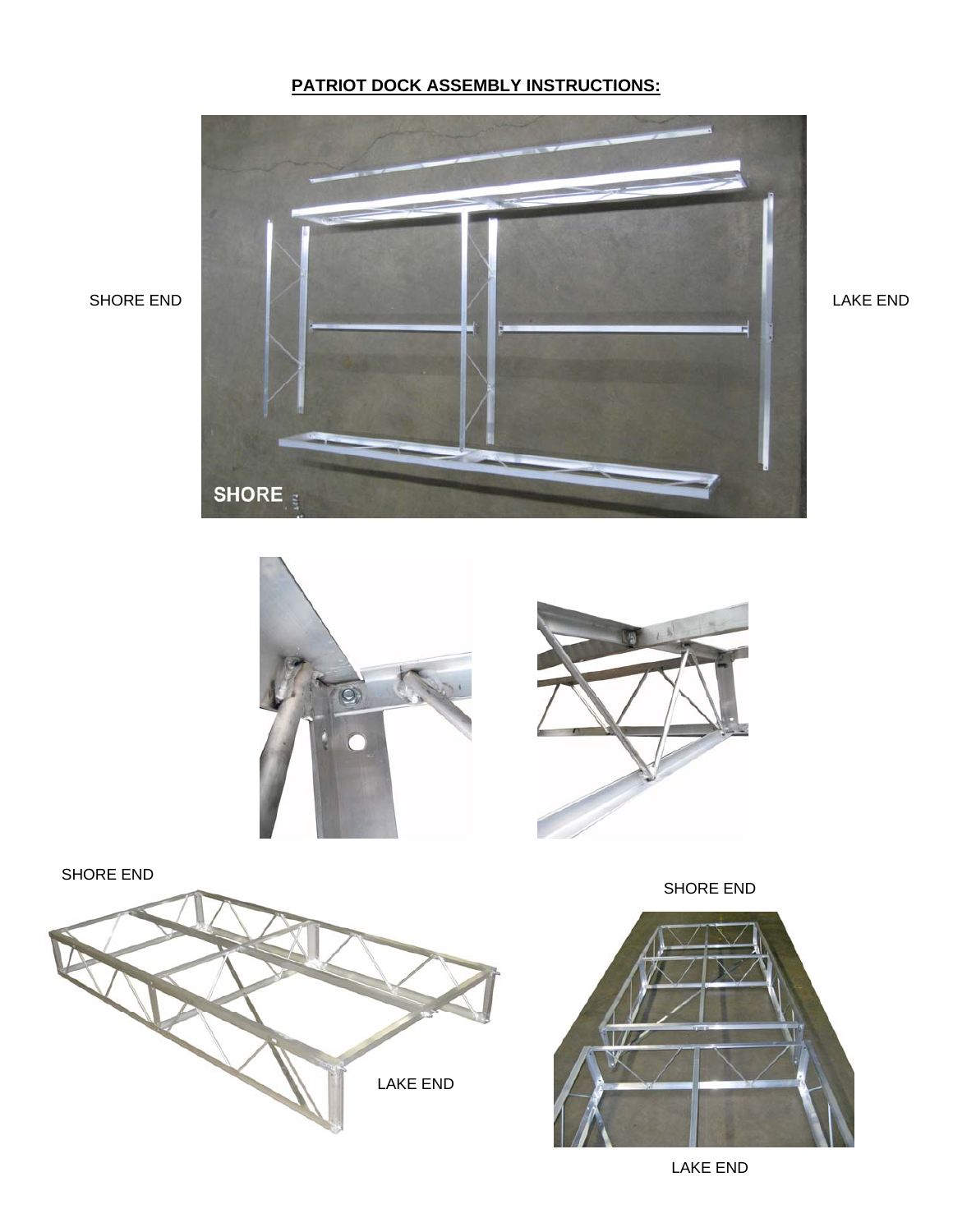## **ASSEMBLE ALUMINUM FRAME:**

- 1. Lay out each **4 ft X 8 ft Aluminum Frame Assembly** PN 10800 end to end in the desired basic configuration on a flat surface.
	- Remove each component from the 4 ft X 8 ft Aluminum Frame Assembly packages and unwrap the protective plastic from the components.
	- Place the 8-ft long Side Frame Rails in two lines making sure the ends marked SHORE are pointing to one direction and the ends marked LAKE are pointed in the opposite direction.
	- Place the End and Middle Rails and Connector Rail between the Side Frame Rails as shown.

2. Starting from the left SHORE end of the layout, fasten the 4ft End Frame Rail to the Side Frame Rails using (4) 3/8 -16 X 1.0 inch bolts and nuts for each. Position each end inside the vertical corner angle of the Side Frames. **Finger-tighten bolts and nuts until all frame components are assembled.**

3. Fasten the center 4ft Middle Frame Rail to the Side Frame Rails using (4) 3/8 -16 X 1.0 inch bolts and nuts. Again, position each end inside the vertical angle on the Side Frames.

4. Position the 4 ft Connector Frame Rail to the Side Frame Rails using (2) 3/8 -16 X 1.625 inch bolts but do not install the nuts yet. Make sure the welded tab on the Connector Frame Rail faces away from the assembled frame.

5. Install the Short Center Tube Support between the End and Middle Frame Rails on the SHORE end of the first 4X8 Frame Rail Assembly and install the Long Center Tube Support between the Middle Frame Rail and the Connector Rail on the Lake end of the frame assembly. Use (4) 3/8-16 X 1.0 inch bolts and nuts and (2) 3/8-16 X 1.625 inch bolts and nuts. *Note: The (2) longer bolts are passed through the Connector Rail and the next Middle Frame Rail.* 

*6.* Move on to next connecting 4x8 Frame Assembly. Loosely fasten the next set of Side Frame Rails AND the End Frame Rail of the second frame to the first set of Side Frame Rails using the 3/8-16 X 1.625 inch bolts and nuts in step 4. The Connector Rail of the first Frame Assembly stays in place.

7. Install an additional (2) 3/8 -16 X 1.625 bolts nuts and bolts to secure the bottom of the Side Frame Rails and Middle Frame Rail.

#### *Note: The End and Middle Frame Rails and Connector Frame Rails are always positioned inside the welded vertical aluminum angles on the Side Frame Rails.*

8. Continue fastening the Side Frames, Middle Frame Rails, Connector Frame Rails and Center Support Tubes by repeating steps 1-7 until the straight part of the dock frame is assembled. Fasten the final End Frame Rail PN 10803 (packaged separately) to the Lake end of the dock using (4) 3/8-16 X 1.0 bolts and nuts. If holes do not match up, use drill with 3/8" bit to size. Discard Lake end Connector Frame Rail.

9. Install diagonal aluminum Brace to the bottom of each Side Frame Rail pair using two 3/8-16 X 1.0 bolts and nut in an alternating pattern (reverse direction from one 8 ft frame to the next so braces form continuous zigzag). These can also be installed later for easier access to underside of frame.

10. Patio Docks: Attach 4x8 Frame section to side of last 4x8 Frame using (6) 3/8-16 X 1.625 bolts and nuts. Make sure to face the SHORE end of the added Patio Frame facing the Shore end of the main dock frame. Fasten the End Frame Rail PN 10803 (packaged separately) to the Lake end of the dock using (4) 3/8-16 X 1.0 inch bolts and nuts. Discard Lake end Connector Frame Rail. Install ladder uprights now.

11. L-Docks: Lateral sections can only be added to the Lake end of an 8 ft Frame Assembly. The Lake end or Connector Frame Rail end of the lateral is fastened to the straight main sectional dock after main dock is placed. For "T", repeat procedure so that the distance between ends of laterals is 20 ft total.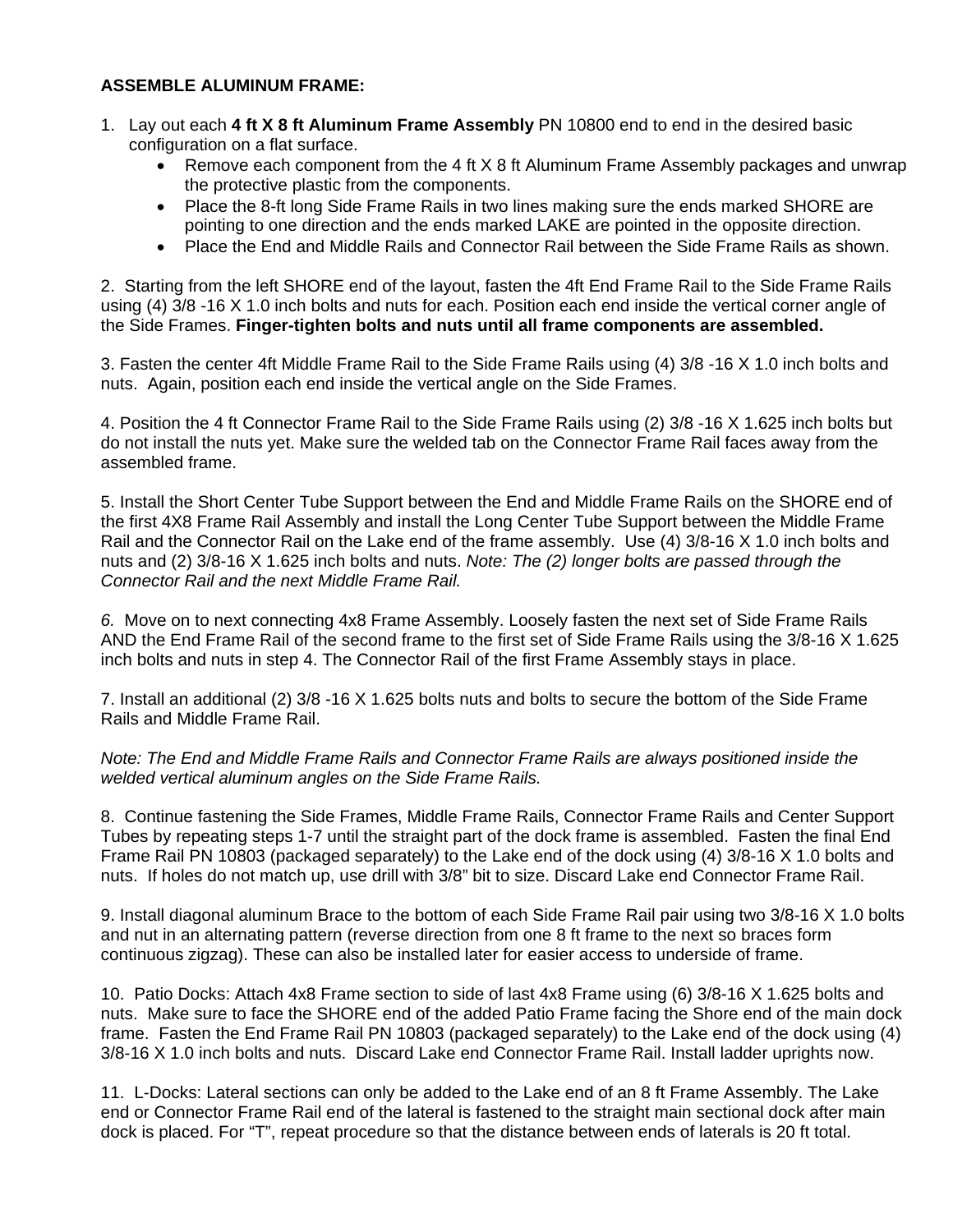12. Check to make sure the frame components are flush and tighten all bolted connections with tools.  **INSTALL PIPE SUPPORTS AND ROLL-IN KITS:**

- 1. Install Pipe Post Brackets (PN 10810) using ½ 13 X 1 inch bolts provided as shown on the basic configuration layouts. The nuts are slipped into the pockets and the shorter bolts fasten the brackets to the Side Frame Rail. The ½-13 X 1.25 inch bolts are stainless steel and should be screwed into the weld nuts on the Post Bracket. **CAUTION: Maximum span between post supports is 16 feet.** Shore Ramps require support posts at the shore end (use washers for spacers to install these post brackets).
- 2. Slip Support Pipe (PN 10812-10815) through Pipe Post Brackets and install Foot Plate (PN 10811). For Roll-In Kits, install Axle Converters (PN 10820) instead of the foot plates, pointing the long part of the horizontal axle converters towards each other.
- 3. For Roll-In Kits, slip axle through pipe converters, slide wheels & washers in place and fasten Wheel Clamps to axle pipe to keep wheels in place. Maintain a 1/8 inch gap between wheel and Axle Converter when fastening clamp. For straight docks, use 6 ft axle pipe and fasten wheels to the ends of the pipe outside the dock frame. For Patio Docks, use 8 ft axle pipe and fasten the wheels inside the dock frame adjacent to the Axle Converters. Tighten bolts ½ turn after bolt contacts pipe. Retighten as necessary.

Add optional Pipe Stabilizer Brace Kit by bolting one end to lower ½ inch diameter hole in welded vertical angle of dock frame located 4 ft towards shore from the Pipe Brackets for the Roll-In Kit. Use connector strap to connect other end to vertical pipe support on Roll-In Kit approximately 3 feet below dock frame. If there is not enough pipe, bolt brace to top hole on vertical angle of dock frame instead.

- 4. Carefully roll or set the dock in place. Additional helpers may be needed. Adjust pipe supports to level the dock. Use winch tool, jack, come-along or other means to raise or lower dock. Tighten set bolts on Pipe Post Brackets. Make sure the long aluminum frame braces are installed on the underside of frame.
- 5. Install Decking
	- A) For pre-assembled Cedar Decking Sections, PN 10870, set 4' x 4' sections in openings in frame.

B) For pre-assembled poly Dock-Top™ Sections, PN 10860, set 4' x 4' sections in openings in frame. Rotate each Deck Locker (if included) under frame side rails to secure the decking to the dock frame. Note: To assemble poly panel, lay 4 individual panels upside down (with Dock-Top logos in same direction) on a flat surface and install 6 Deck Connecting Clips PN 10859 at the panel joints approximately 12 inches from the edge as indicated below using a hammer. Install 4 or 6 Deck Lockers PN 10867 between the panels with screws in the pre-drilled holes located about 2-1/4 inches from the edge (mount with swivel end to outside of panel). Fewer Deck Lockers may be needed when creating a continuous decking "sheet" where all sections are connected with Deck Connecting Clips on permanent installations. Secure panels to Shore Ramps with cable ties or screws.  **CAUTION: Always secure decking to the frame using cable ties, screws or Deck Lockers.**